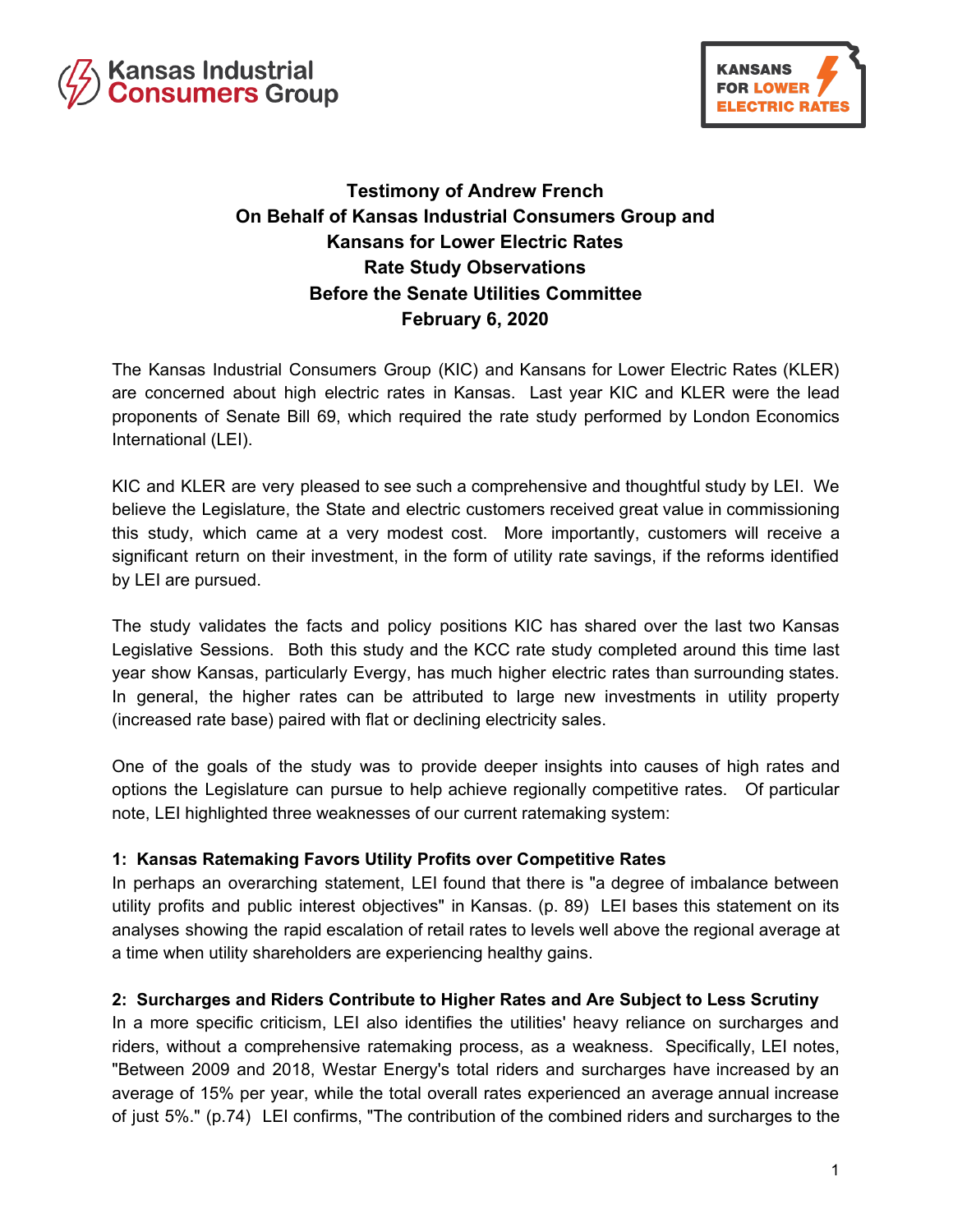



total bill is sizable," and "there is potential room for improvement in the processes for review of recovery of surcharges and riders." (p.12)

In 2019, KIC requested the introduction of SB 24 to control the rapid escalation of the Transmission Delivery Charge (TDC). KIC and KLER believe that bill is very important in light of plans to continue investment in transmission to support additional wind.

## **3: Kansas Ratepayers Pay for Utility Investments that Are Not Fully Utilized**

As a final criticism, LEI notes the KCC's ratemaking processes "are limited in terms of protecting ratepayers from paying for investments that are underutilized." (p.11) LEI's study finds "declining capacity factors of currently operating rate-based Kansas coal plants (two of which have capacity factors significantly below the regional average) suggest a need to periodically review their usefulness." (p.11) Because such a process does not currently exist, "ratepayers in Kansas continue to pay for utility investments that are not fully utilized (mainly coal plants) due to increasing competition from low-cost resources, primarily, wind." (p.116)

Given the declining usefulness of this property, it is imperative for policymakers to question whether customers should continue to pay rates that include a full "return of" and "return on," the utilities' investments. If the property is no longer needed to serve customers, the costs associated with that property should be removed from rates. There are several assets currently in rates that Evergy has officially retired, yet customers are still paying.

#### **Next Steps**

The next phase of the SB 69 rate study will be presented on July 1. The second (and final) phase of the study focuses generally on more forward-looking energy issues, such as the role of electric vehicles, future investments in advance energy solutions (energy efficiency, storage, etc.), how rates impact economic development, and how Evergy rates impact the municipal and cooperative utilities.

The current LEI study provides several recommendations to achieve competitive rates, including:

- **Create an Energy Plan** -- We support an energy plan and the Governor's intent to revitalize the state energy office. A first step in the creation of an energy plan should be to develop goals. Rate affordability or competitiveness is a primary policy goal in most states' energy plans.
- **Implement an Integrated Resource Plan (IRP) process** with a competitive-procurement framework -- IRPs are helpful in evaluating a utility's resource needs and modeling customer rate impacts. We support this recommendation. Currently, Kansas utilities are not required to perform comprehensive integrated resource planning to determine the lowest cost manner of serving customers, though Evergy is currently working with the KCC to develop an IRP process. An IRP process